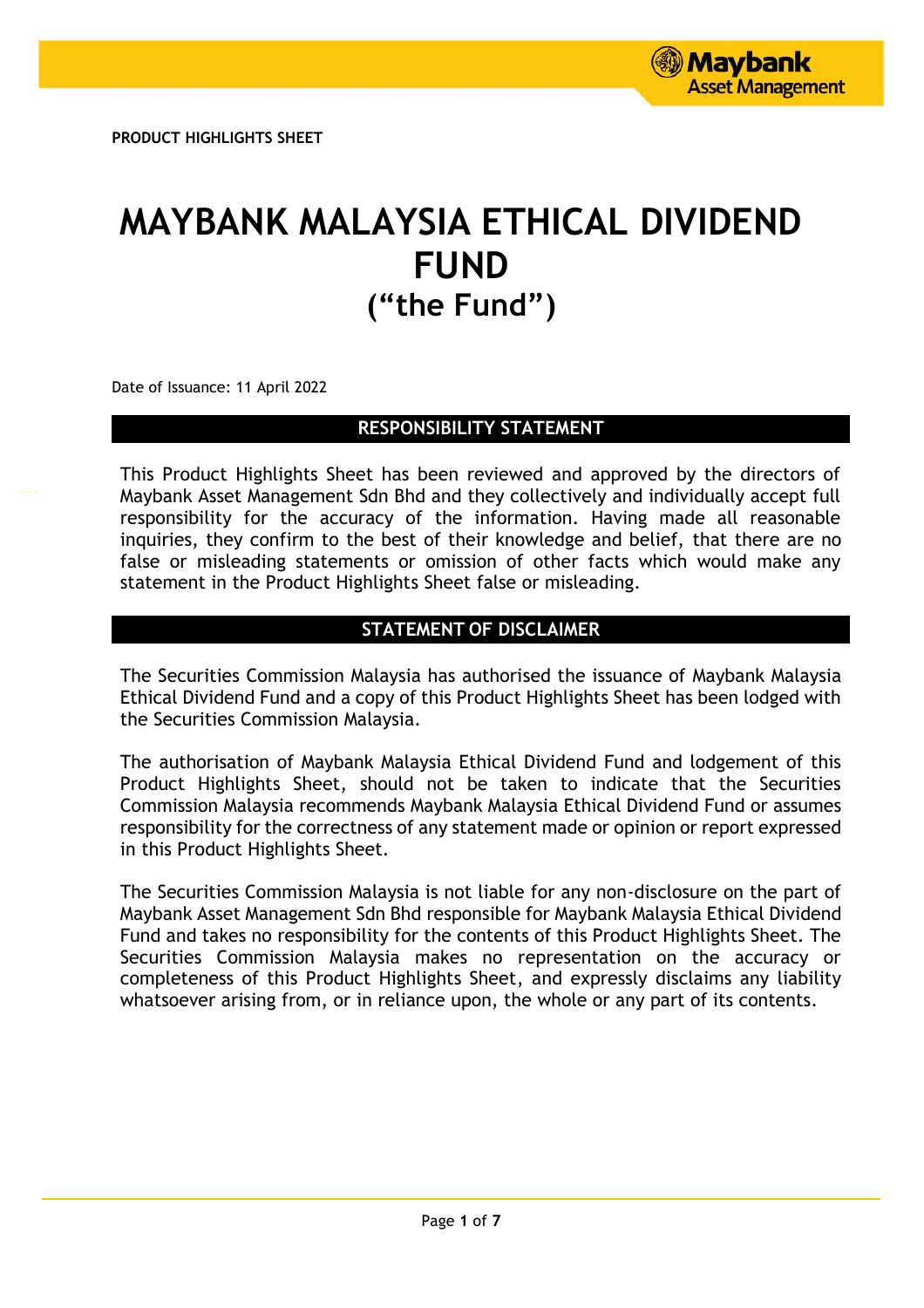

**This Product Highlights Sheet only highlights the key features and risks of Maybank Malaysia Ethical Dividend Fund. Investors are advised to request, read and understand the disclosure documents before deciding to invest.**

#### **1. What is Maybank Malaysia Ethical Dividend Fund?**

Maybank Malaysia Ethical Dividend Fund ("MMEDF") is Maybank Asset Management Sdn Bhd's equity fund. The Fund seeks to provide investors with income and capital growth for medium to long term\* through investments that comply with ethical principles.

*\*Medium term means a period between 3 to 5 years, while long term means a period of more than 5 years.*

#### **2. Fund Suitability**

The Fund is suitable for investors who:

- seek income and capital returns from the equity and bond markets; and
- would like to channel their resources to companies that demonstrate socially responsible practices relating to the environment and community.

#### **3. Investment Objective**

The Fund seeks to provide investors with income and capital growth for medium to long term through investments that comply with ethical principles.

| <b>Fund Type</b>                | Income and growth.                                                                                                                                                                                                                                                                                                                                                                                                                                                                                            |  |  |
|---------------------------------|---------------------------------------------------------------------------------------------------------------------------------------------------------------------------------------------------------------------------------------------------------------------------------------------------------------------------------------------------------------------------------------------------------------------------------------------------------------------------------------------------------------|--|--|
| <b>Fund Category</b>            | Equity fund.                                                                                                                                                                                                                                                                                                                                                                                                                                                                                                  |  |  |
| Performance<br><b>Benchmark</b> | FTSE Bursa Malaysia KLCI ("FBM KLCI")<br>Information on FBM KLCI can be obtained from www.bursamalaysia.com.<br>The risk profile of the Fund is different from the risk profile of the<br>benchmark.                                                                                                                                                                                                                                                                                                          |  |  |
| <b>Investment Strategy</b>      | The Fund seeks to maximise total returns by providing investors with<br>income* from high yielding securities and capital appreciation through<br>diversified investments mainly in equities listed in Bursa Malaysia that<br>comply with ethical principles as defined for this Fund. Up to 25% of the<br>Fund's Net Asset Value ("NAV") may also be invested in the Asia Pacific<br>markets. The Fund may also invest in stocks that derive the majority of their<br>revenue from the Asia Pacific markets. |  |  |
|                                 | Distribution of income, if any, is through reinvestment of units into the<br>unit holder's account.                                                                                                                                                                                                                                                                                                                                                                                                           |  |  |
|                                 | Note: Please refer to section 3.5 in the master prospectus (conventional<br>funds) for further details.                                                                                                                                                                                                                                                                                                                                                                                                       |  |  |
| <b>Launch Date</b>              | 7 January 2003.                                                                                                                                                                                                                                                                                                                                                                                                                                                                                               |  |  |
| Manager                         | Maybank Asset Management Sdn Bhd.                                                                                                                                                                                                                                                                                                                                                                                                                                                                             |  |  |

#### **4. Key Product Features**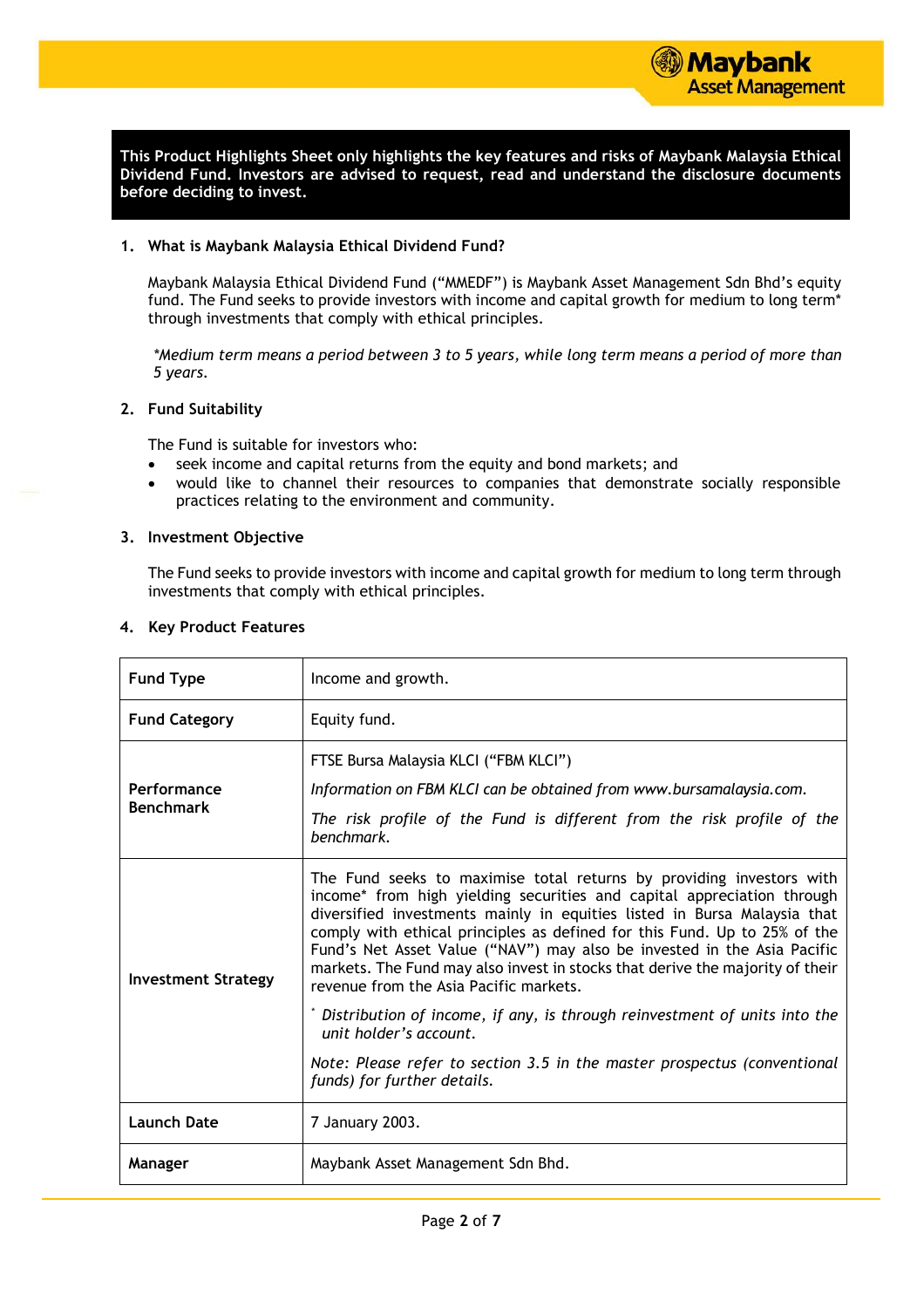

| <b>Management Fee</b>                   | 1.50% of the NAV, calculated and accrued on a daily basis.                                                                                                                                                                                                                                                                                                                                           |                                    |                          |                        |  |  |
|-----------------------------------------|------------------------------------------------------------------------------------------------------------------------------------------------------------------------------------------------------------------------------------------------------------------------------------------------------------------------------------------------------------------------------------------------------|------------------------------------|--------------------------|------------------------|--|--|
| <b>Sales Charge</b>                     | Up to 6.5% of the NAV per unit.<br>Note: The sales charge for the Fund is negotiable, subject to the discretion of the<br>Manager.                                                                                                                                                                                                                                                                   |                                    |                          |                        |  |  |
| <b>Repurchase Charge</b>                | Nil.                                                                                                                                                                                                                                                                                                                                                                                                 |                                    |                          |                        |  |  |
|                                         | <b>Equity</b>                                                                                                                                                                                                                                                                                                                                                                                        | Bond/Sukuk/<br><b>Fixed Income</b> | <b>Balanced</b>          | Money<br><b>Market</b> |  |  |
|                                         | Up to $2.5%$ of<br>amount switched                                                                                                                                                                                                                                                                                                                                                                   | MYR25 per<br>transaction           | MYR25 per<br>transaction | Nil                    |  |  |
| <b>Switching Charge</b>                 | Notes:<br>The above is applicable for all switching transactions except where, other<br>(i)<br>than for switching transactions into a money market fund, the sales charge of<br>the fund to be switched into is equal or lower than the sales charge of the<br>Fund, in which case the switching charge shall be RM25 only.<br>The Manager reserves the right to waive the switching charge.<br>(ii) |                                    |                          |                        |  |  |
| <b>Transfer Charge</b>                  | MYR25 per transfer.<br>Note: The Manager reserves the right to waive the transfer charge.                                                                                                                                                                                                                                                                                                            |                                    |                          |                        |  |  |
| <b>Trustee</b>                          | HSBC (Malaysia) Trustee Berhad.                                                                                                                                                                                                                                                                                                                                                                      |                                    |                          |                        |  |  |
| <b>Trustee Fee</b>                      | Up to 0.08% of NAV, subject to a minimum fee of MYR18,000 per annum,<br>calculated and accrued on a daily basis.                                                                                                                                                                                                                                                                                     |                                    |                          |                        |  |  |
| Minimum Initial<br>Investment           | MYR500 or such other lower amount as determined by the Manager from<br>time to time.                                                                                                                                                                                                                                                                                                                 |                                    |                          |                        |  |  |
| <b>Minimum Additional</b><br>Investment | MYR100 or such other lower amount as determined by the Manager from<br>time to time.                                                                                                                                                                                                                                                                                                                 |                                    |                          |                        |  |  |
| <b>Minimum Holdings</b>                 | 100 units or such other lower amount as determined by the Manager from<br>time to time.                                                                                                                                                                                                                                                                                                              |                                    |                          |                        |  |  |
| <b>Distribution Policy</b>              | Income distribution (if any) is declared at the end of the financial year of<br>the Fund or for any specified period at the Manager's discretion, subject to<br>Trustee's approval.                                                                                                                                                                                                                  |                                    |                          |                        |  |  |
|                                         | Distribution will be made from realised income and realised gains of the<br>Fund.                                                                                                                                                                                                                                                                                                                    |                                    |                          |                        |  |  |

**YOU SHOULD NOT MAKE PAYMENT IN CASH TO A UNIT TRUST CONSULTANT OR ISSUE A CHEQUE IN THE NAME OF A UNIT TRUST CONSULTANT.**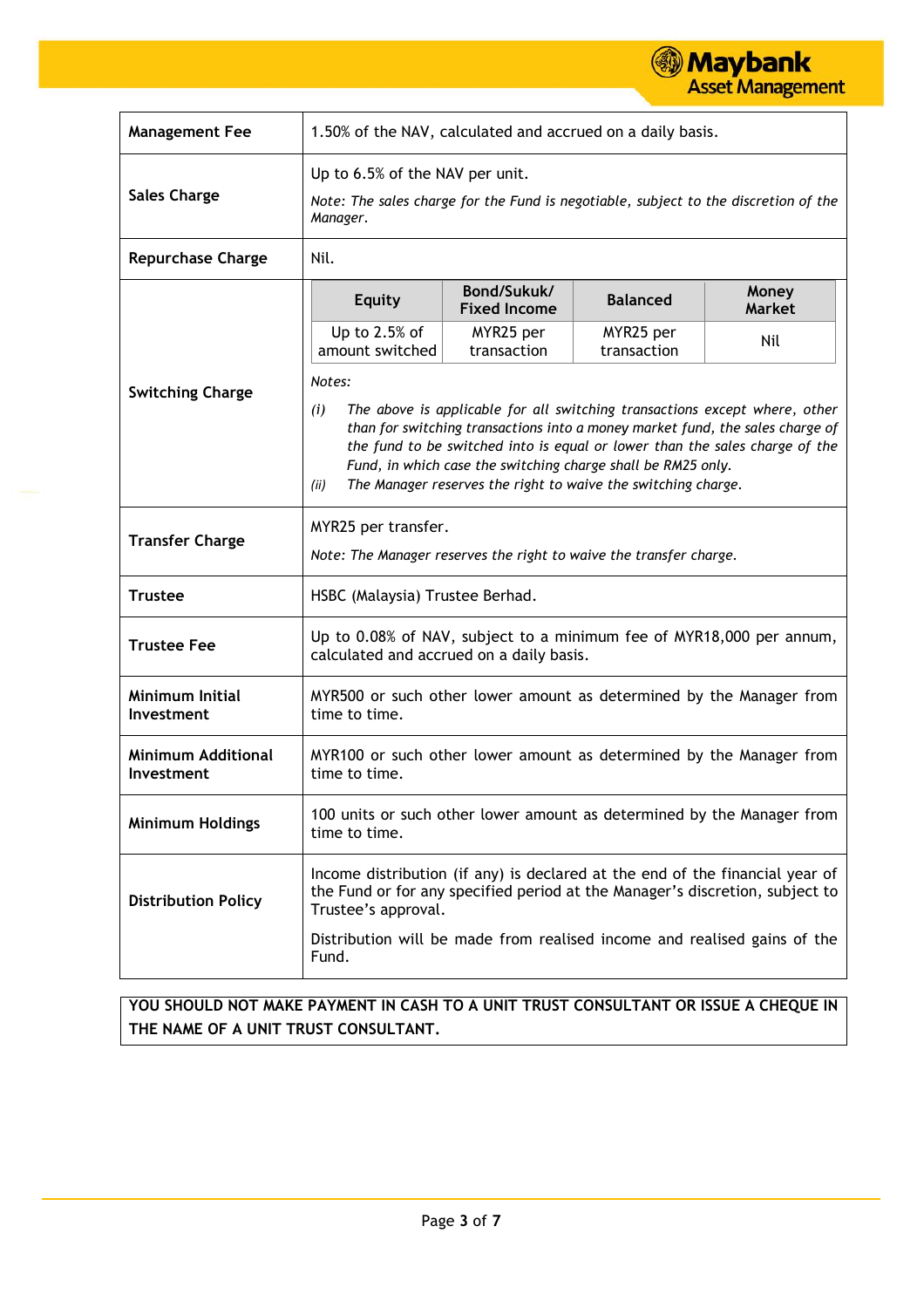## **5. Asset Allocation**

| <b>Asset Type</b>                                             | Range                                      |  |  |
|---------------------------------------------------------------|--------------------------------------------|--|--|
| Equities                                                      | Minimum 70%, maximum 98% of the Fund's NAV |  |  |
| Cash or fixed income securities (or a<br>combination of both) | Minimum 2%, maximum 30% of the Fund's NAV  |  |  |

#### **6. Key Risks**

#### **Specific Risks of the Fund**

#### Equity specific risk

Prices of a particular equity may fluctuate in response to the circumstances affecting individual companies such as adverse financial performance, news of a possible merger or loss of key personnel of a company. Any adverse price movements of such equity will adversely affect the Fund's NAV. However, this impact is mitigated through careful selection of equities through analysis of its fundamental background, portfolio diversification across a number of sectors and industries, as well as site visits.

# Credit and default risk

Credit risk relates to the creditworthiness of the issuers of the fixed income securities and their expected ability to make timely payment of interest and/or principal. Any adverse situations faced by the issuer may impact the value as well as liquidity of the fixed income securities. In the case of rated fixed income securities, this may lead to a credit downgrade. Default risk relates to the risk that an issuer of a fixed income security either defaulting on payments or failing to make payments in a timely manner which will in turn adversely affect the value of the fixed income securities. This could adversely affect the value of the Fund.

In general, this risk can be mitigated by investing in fixed income securities that carry credit ratings that are at least of investment grade of a minimum BBB by RAM Rating Services Berhad or equivalent rating by other agencies. In the absence of a credit rating, the credit rating of the issuer issuing the fixed income security will be used instead. The Fund will seek to mitigate this risk by investing in fixed income securities that are of investment grade or investments that are bank or government guaranteed or secured against assets. The risk is further mitigated through careful selection of fixed income securities through analysis of its fundamental background, portfolio diversification across a number of sectors and industries, as well as site visits.

#### Interest rate risk

Interest rate risk refers to the impact of interest rate changes on the valuation of fixed income securities. When interest rates rise, fixed income securities' prices generally decline and this may lower the market value of the Fund's investment in fixed income securities. The reverse may apply when interest rates fall.

To mitigate the interest rate exposure of the Fund, the Manager will manage the duration of the portfolio via shorter or longer tenured assets depending on the Manager's view of the future interest rate trend based on its continuous fundamental research and analysis.

#### Country risk

Investments of the Fund in any countries may be affected by changes in the economic and political climate, restriction on currency repatriation or other developments in the law or regulations of the countries in which the Fund invests in. For example, the deteriorating economic condition of such countries may adversely affect the value of the investments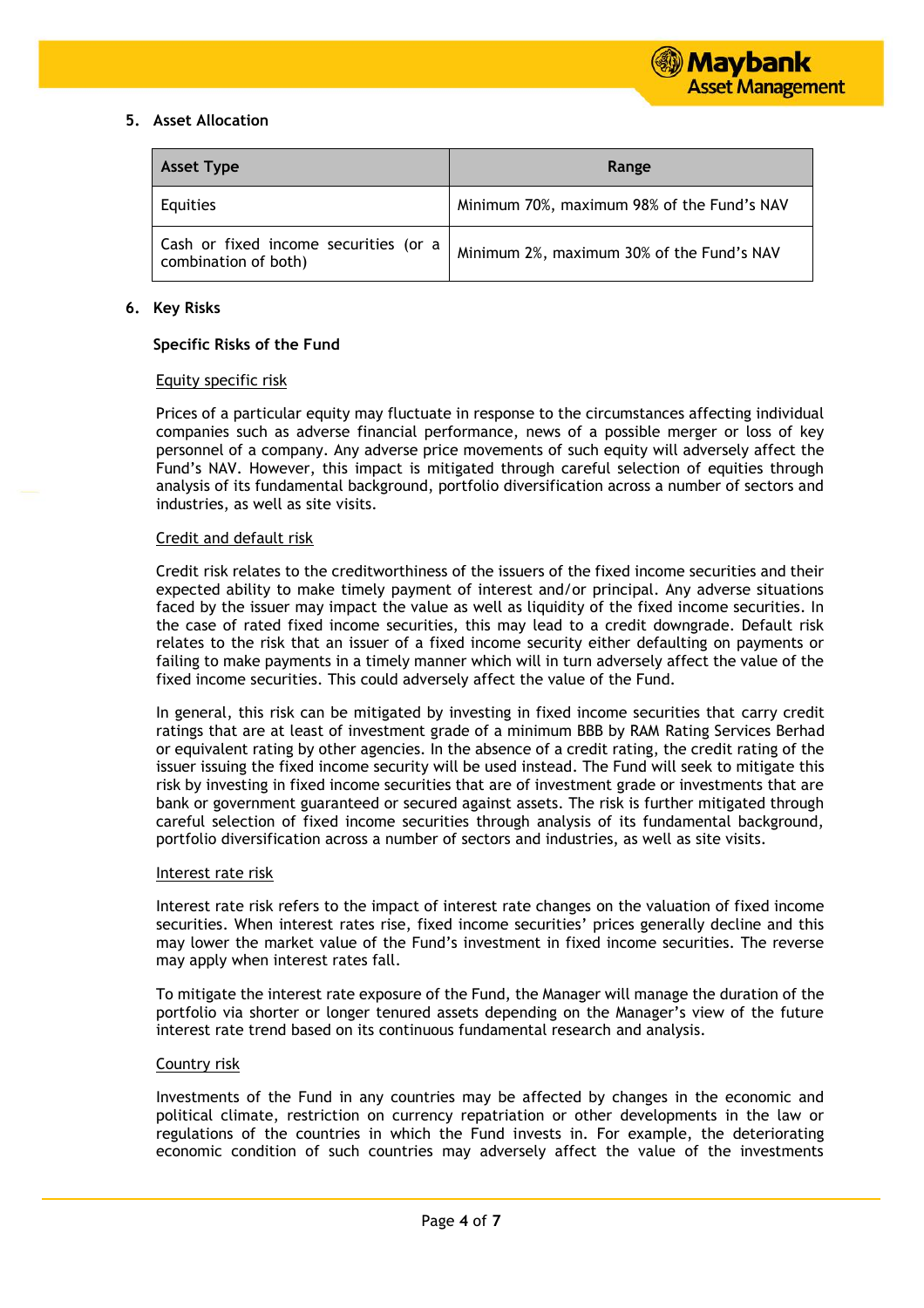

undertaken by the Fund in those affected countries. This in turn may cause the NAV of the Fund or price of units to fall.

#### Currency risk

As the investments in the Fund may be denominated in currencies other than the base currency i.e. MYR, any fluctuation in the exchange rate between the base currency and the currencies in which the investments are denominated may have an impact on the value of these investments. Investors should be aware that if the currencies in which the investments are denominated depreciate against the base currency, this will have an adverse effect on the NAV of the Fund in the base currency and vice versa. Investors should note that any gains or losses arising from the fluctuation in the exchange rate may further increase or decrease the returns of the investment.

*Investors are reminded that the risks listed above may not be exhaustive and if necessary, they should consult their adviser(s), e.g. bankers, lawyers, stockbrokers or independent professional advisers for a better understanding of the risks.*

*For more details, please refer to section 3.8 in the master prospectus (conventional funds) for the general and specific risks of investing in the Fund.*

*Note: If your investments are made through an institutional unit trust scheme adviser ("Distributor") which adopts the nominee system of ownership, you would not be deemed to be a unit holder under the deed and as a result, your rights as an investor may be limited. Accordingly, the Manager will only recognize the Distributor as a unit holder of the Fund and the Distributor shall be entitled to all the rights conferred to it under the deed.*

#### **7. Valuation of Investment**

The Fund is valued once every business day after the close of the market in which the portfolio of the Fund is invested for the relevant day but not later than 5.00 p.m. on the next business day. The daily price of the Fund for a particular business day will not be published on the next day but will instead be published the next following day (i.e. the price will be two (2) days old).

Investors will be able to obtain the unit price of the Fund from [www.maybank-am.com.](http://www.maybank-am.com/)my. Alternatively, the Manager's client servicing personnel can be contacted at 03-2297 7888.

#### **8. Exiting from Investment**

|                                   | The cut-off time for repurchase of units shall be at 4.00<br>p.m. on a business day.                                                                                                                                       |  |  |
|-----------------------------------|----------------------------------------------------------------------------------------------------------------------------------------------------------------------------------------------------------------------------|--|--|
| Submission of Repurchase Request  | Note: The Manager's distributors may have an earlier cut-off<br>time for receiving applications in respect of any dealing in<br>units. Please check with the respective distributors for their<br>respective cut-off time. |  |  |
| Payment of Repurchase Proceeds    | Repurchase proceeds will be paid out within ten (10) days<br>from the date the repurchase request is received by the<br>Manager.                                                                                           |  |  |
| Remittance of Repurchase Proceeds | The Manager shall remit the repurchase proceeds to the<br>account held in the name of the unit holder(s).                                                                                                                  |  |  |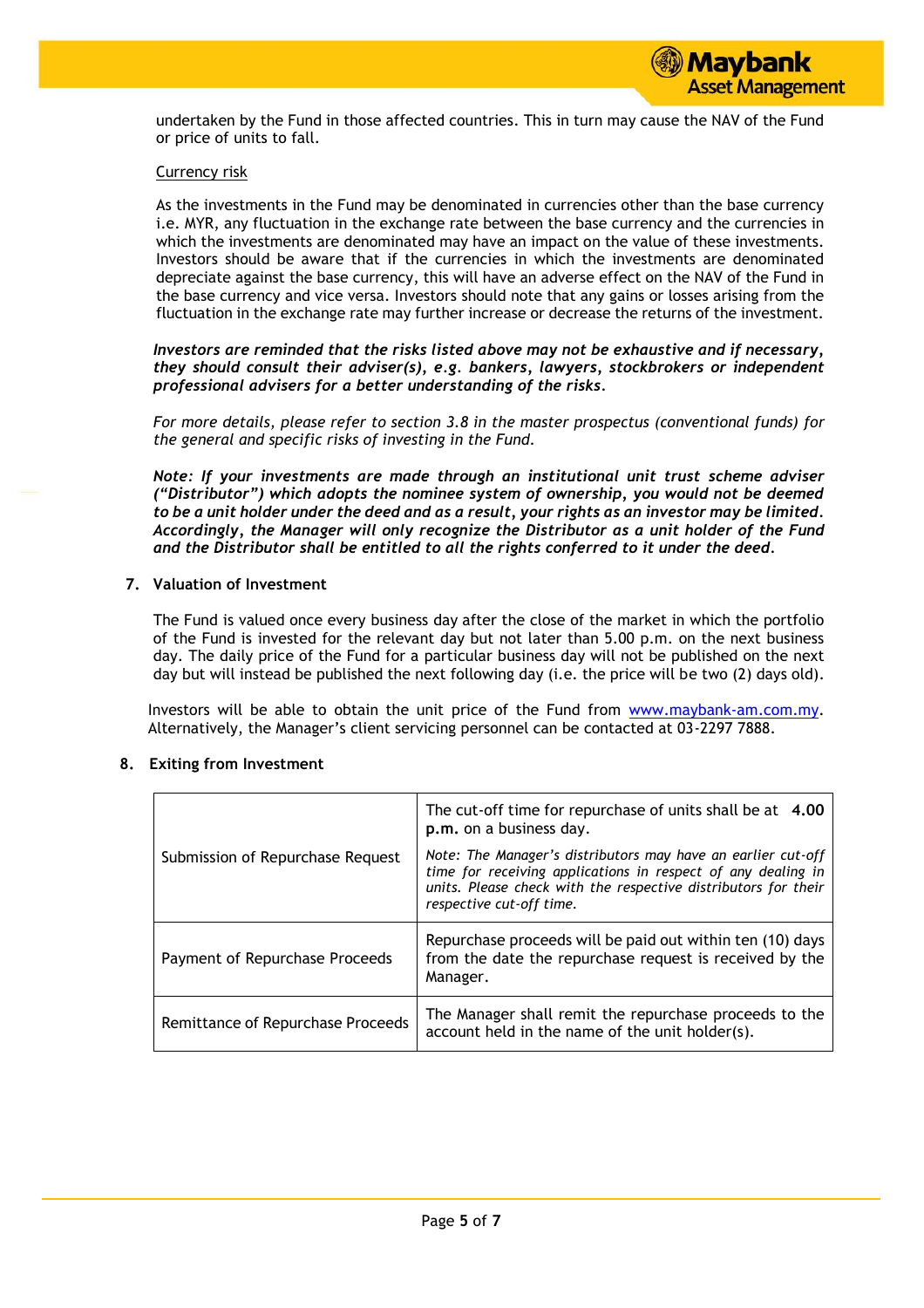# **9. Fund Performance**

#### **Average total return of MMEDF for the financial year ended 31 August**

|               | 1- Year | 3- Year | 5-Year | 10-Year |
|---------------|---------|---------|--------|---------|
| MMEDF(%)      | 10.69   | 0.49    | 2.00   | 5.07    |
| Benchmark (%) | 4.99    | (4.17)  | (0.93) | 1.44    |

*The average total return of the Fund is based on the following calculation:*

Performance return = NAV t – NAV t-1 NAV t-1

Annualised performance return = (1+performance return)^ $\left(\frac{\text{number of period per year}}{\text{total no.of periods}}\right)$  - 1

*NAV t refers to NAV at the end of the period. NAV t-1 refers to NAV at the beginning of the period.*

#### **Annual total return for the financial years ended 31 August**

|                  | 2021 | 2020   | 2019                                   | 2018 | $\sqrt{2017}$ | 2016 | 2015                             | 2014 | $\vert$ 2013 | 2012  |
|------------------|------|--------|----------------------------------------|------|---------------|------|----------------------------------|------|--------------|-------|
| MMEDF $(%)$      |      |        | 10.69   $(2.15)$   $(6.29)$   $(1.34)$ |      | $\vert$ 10.20 |      | $8.16$ $(18.24)$ $24.12$ $14.59$ |      |              | 17.75 |
| Benchmark<br>(%) | 4.99 | (5.39) | $\vert$ (11.40) 2.62 $\vert$           |      | 5.67          | 4.57 | (14.48)                          |      | 6.83         | 15.78 |

*The total return of the Fund is based on the following calculation:*

| Capital return $=$  | NAV per unit at the end of the period<br>- 1<br>NAV per unit at the beginning of the period |  |
|---------------------|---------------------------------------------------------------------------------------------|--|
| $l$ Income return = | Income distribution per unit<br>NAV per unit on ex-date                                     |  |
| Total return<br>$=$ | $(1 +$ Capital return) x $(1 +$ Income return) - 1                                          |  |

#### **1-Year Fund performance review**

The Fund registered a total return of 10.69% against its benchmark's return of 4.99%, thus outperformed the benchmark by 5.70%.

*The benchmark was changed on 17 September 2015 from 80% FBM EMAS Shariah Index and 20% KL Finance Index to the current benchmark to better reflect the Fund's asset allocation and investment strategy.*

## **Portfolio Turnover Ratio (PTR) as at 31 August**

|             | 2021    | 2020  | 2019 |
|-------------|---------|-------|------|
| PTR (times) | $0.43*$ | .57 ل | 0.43 |

\* *The PTR is lower than the previous financial year due to lower trading activities during the period under review.*